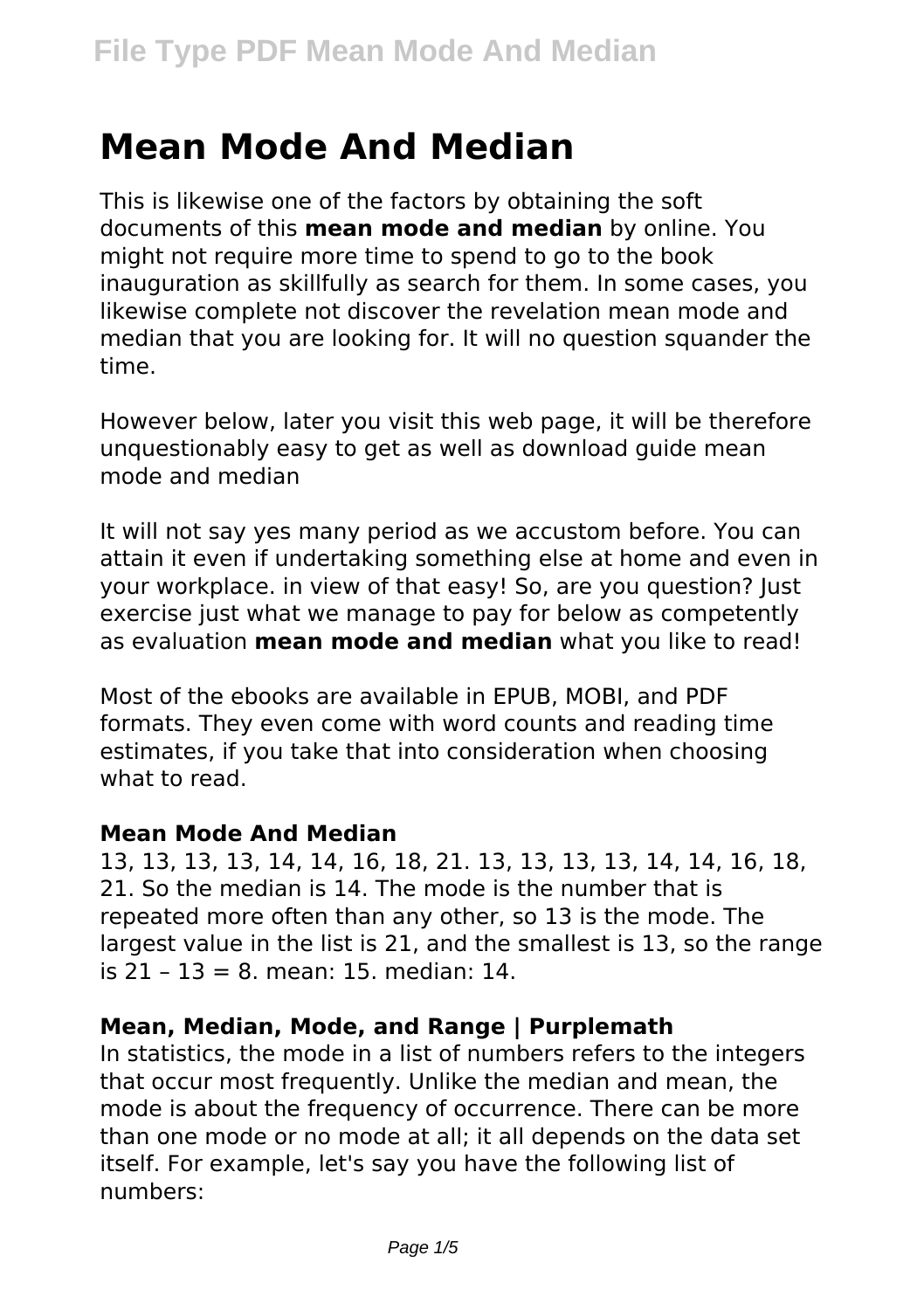# **Calculating the Mean, Median, and Mode - ThoughtCo**

To determine the median, the list of numbers should be arranged in order from lowest to highest. The number in the middle, or the average of the two middle numbers, is the median. For example, if you have the numbers 1, 3, 5 and 7, the middle numbers are 3 and 5, so the median is 4. 00:00. 00:00 00:00.

## **Definition of Mean, Median & Mode | Sciencing**

The mean, median and mode of a data set are collectively known as measures of central tendency as these three measures focus on where the data is centred or clustered. To analyse data using the mean, median and mode, we need to use the most appropriate measure of central tendency.

#### **Mean, Median and Mode**

The Mean, Median and Mode are the three measures of central tendency. Mean is the arithmetic average of a data set. This is found by adding the numbers in a data set and dividing by the number of observations in the data set. The median is the middle number in a data set when the numbers are listed in either ascending or descending order.

# **Mean Median Mode - Formulas | Solved Examples**

Measures of central tendency are numbers that describe what is average or typical within a distribution of data. There are three main measures of central tendency: mean, median, and mode. While they are all measures of central tendency, each is calculated differently and measures something different from the others.

#### **Mean, Median, and Mode - Measures of Central Tendency**

The terms mean, median, mode, and range describe properties of statistical distributions. In statistics, a distribution is the set of all possible values for terms that represent defined events. The value of a term, when expressed as a variable, is called a random variable. There are two major types of statistical distributions.

# **What are Mean, Median, Mode and Range?**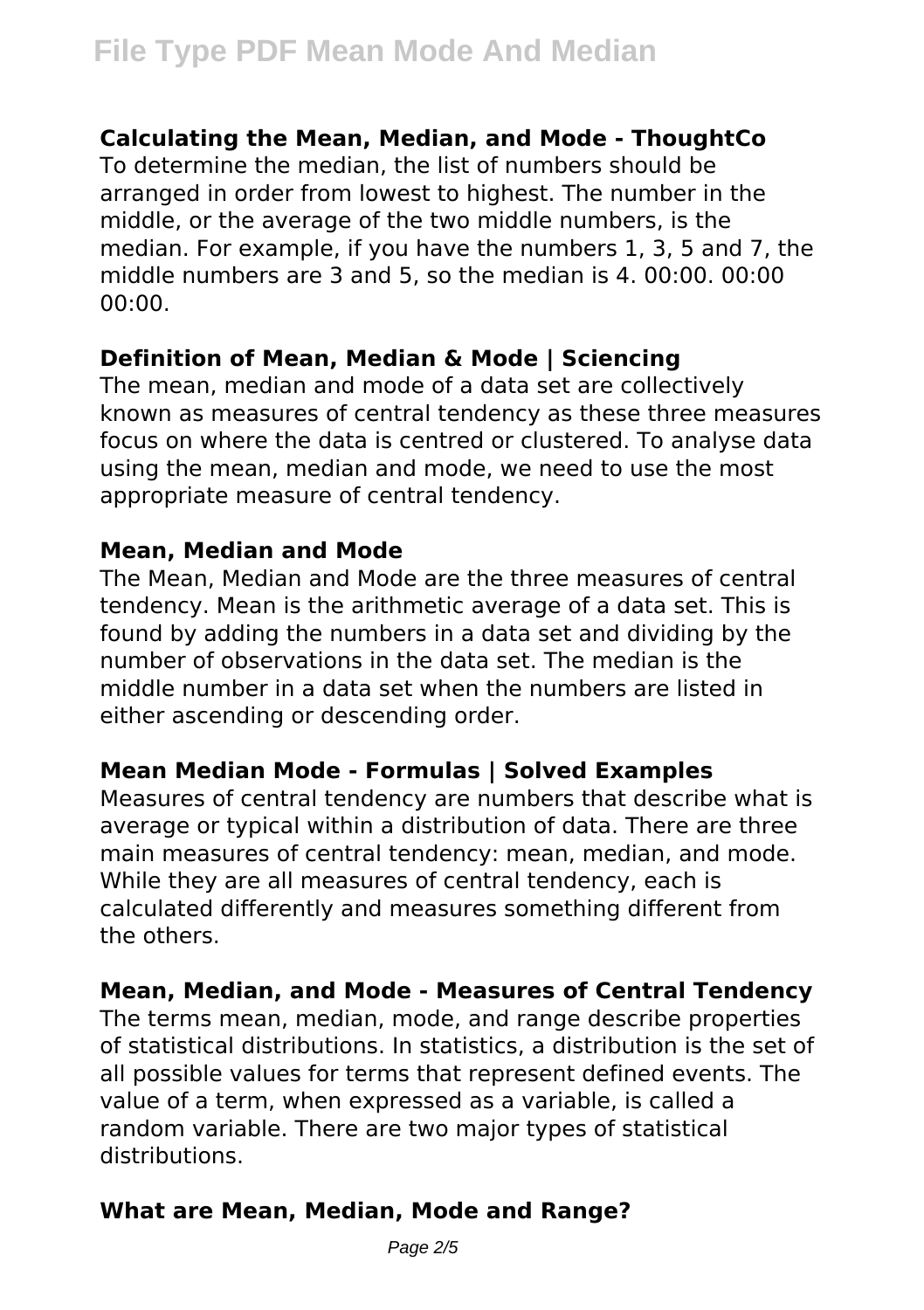When the quiz scores are listed from lowest to highest: 30, 56, 65, 70, 84, 90, 90, 91, 92, or highest to lowest: 92, 91, 90, 90, 84, 70, 65, 56, 30, we can see that the median, or middle, score is 84. What is the mode? The mode is the most frequent value in a set of data. For our test takers, the mode, or most common, score is 90.

## **"Average," "Mean," "Median," And "Mode": What's The ...**

Similarly to mean and median, the mode is used as a way to express information about random variables and populations. Unlike mean and median however, the mode is a concept that can be applied to non-numerical values such as the brand of tortilla chips most commonly purchased from a grocery store.

#### **Mean, Median, Mode, Range Calculator**

Mean, median and mode are all measures of central tendency in statistics. In different ways they each tell us what value in a data set is typical or representative of the data set. The mean is the same as the average value of a data set and is found using a calculation. Add up all of the numbers and divide by the number of numbers in the data set.

#### **Mean, Median, Mode Calculator**

Mean. Median. Mode. Even if you think you know them quite well, we assure you that 90% of professionals don't use them correctly. Mean, Median and Mode: When to use each one of them. Image courtesy of Wikipedia. People love to calculate means.

# **Mean, Median and Mode - When to use each one of them.**

In statistics, for a moderately skewed distribution, there exists a relation between mean, median and mode. This mean median and mode relationship is known as the "empirical relationship" which has been discussed in detail below.. To recall, Mean is the average of the data set which is calculated by adding all the data values together and dividing it by the total number of data sets.

# **Relation Between Mean Median and Mode With Solved Example ...**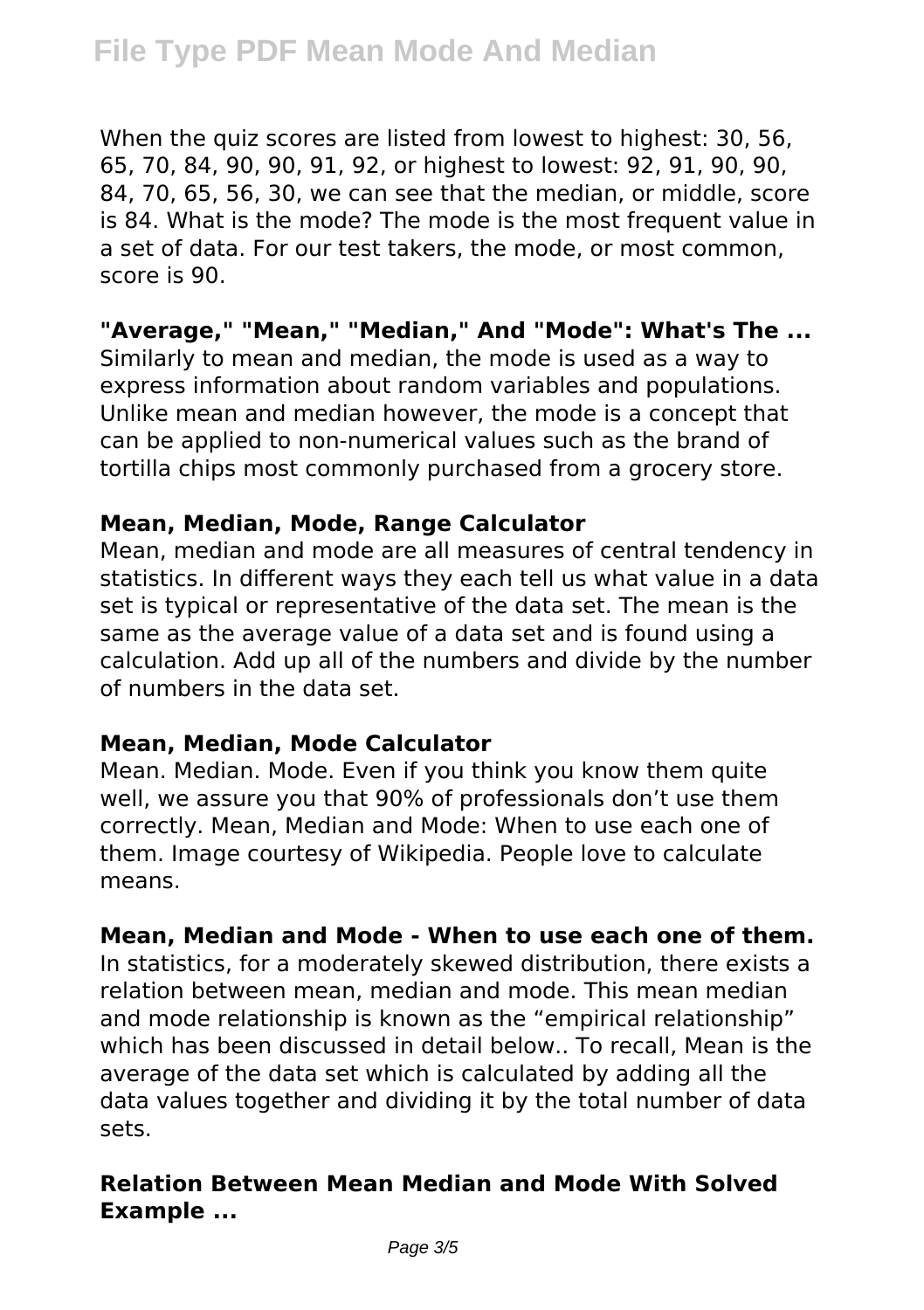Summary. For grouped data, we cannot find the exact Mean, Median and Mode, we can only give estimates.; To estimate the Mean use the midpoints of the class intervals: . Estimated Mean  $=$  Sum of (Midpoint  $\times$  Frequency)Sum of Frequency. To estimate the Median use: . Estimated Median =  $L + (n/2) - BG \times w$ . where:

# **Mean, Median and Mode from Grouped Frequencies**

Learn More at mathantics.comVisit http://www.mathantics.com for more Free math videos and additional subscription based content!

# **Math Antics - Mean, Median and Mode - YouTube**

The median is the number that is half way between these two numbers - it is the mean of the two middle numbers. To find the median, put all numbers into ascending order and work into the middle by...

# **Mean, median and mode - Homeschool lessons in Secondary ...**

Mean, median, and mode 1. Mean, Median, Mode, and Range 2. Mean is the average of a set of data. To calculate the mean, find the sum of the data and then divide by the number of data. 3. 12, 15, 11, 11, 7, 13 First, find the sum of the data. 12 + 15 +11  $+ 11 + 7 + 13 = 69$  Then divide by the number of data. 69 / 6 = 11.5 The mean is 11.5 4.

# **Mean, median, and mode - SlideShare**

The mean (often called the average) is most likely the measure of central tendency that you are most familiar with, but there are others, such as the median and the mode. The mean, median and mode are all valid measures of central tendency, but under different conditions, some measures of central tendency become more appropriate to use than others.

# **Mean, Mode and Median - Measures of Central Tendency ...**

The mean, median and mode are measures of central tendency within a distribution of numerical values. The mean is more commonly known as the average. The median is the mid-point in